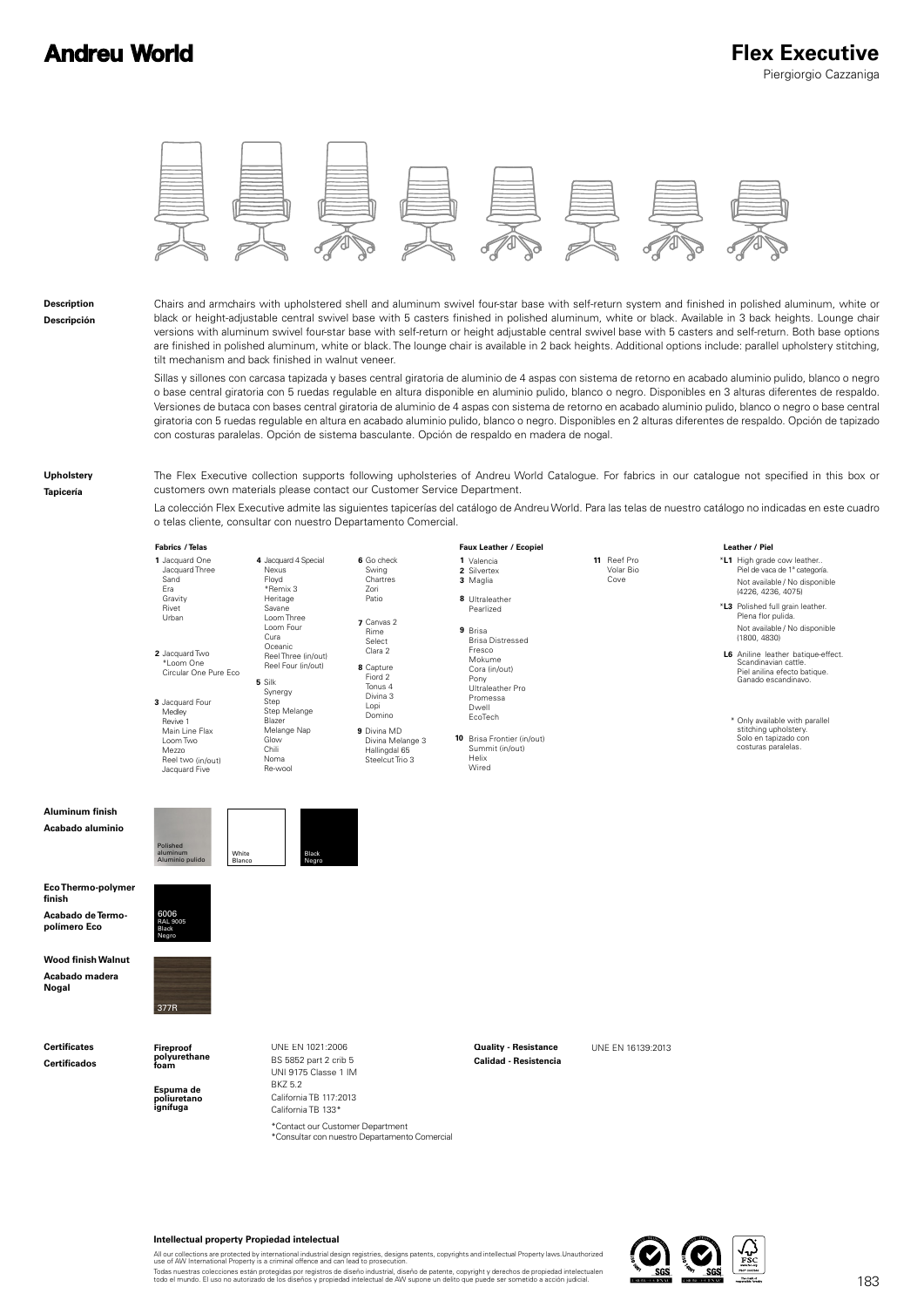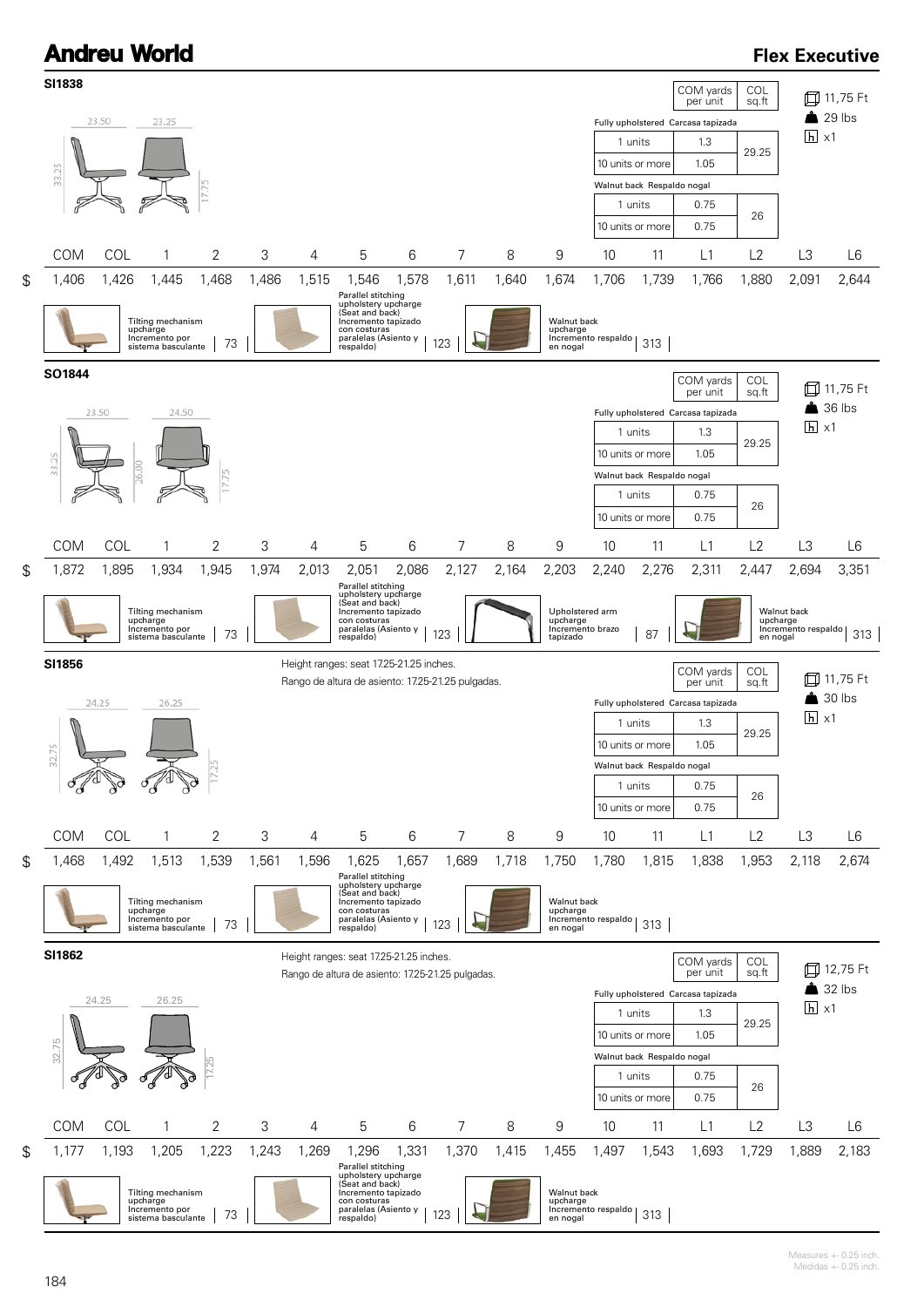

1,985 2,013 2,056 2,068 2,097 2,135 2,179 2,224 2,267 2,311 2,354 2,396 2,439 2,480 2,636 2,924 3,681

Parallel stitching<br>upholstery upcharge<br>(Seat and back)<br>Incremento tapizado<br>con costuras<br>paralelas (Asiento y | 123<br>respaldo)

Upholstered arm upcharge Incremento brazo Incremento brazo | 87 |

\$

œ

Tilting mechanism upcharge Incremento por sistema basculante 73

 $\overline{\phantom{a}}$ 

Measures +- 0.25 inch. Medidas  $+-0.25$  inch.

Walnut back<br>upcharge<br>Incremento respaldo | 324<br>en nogal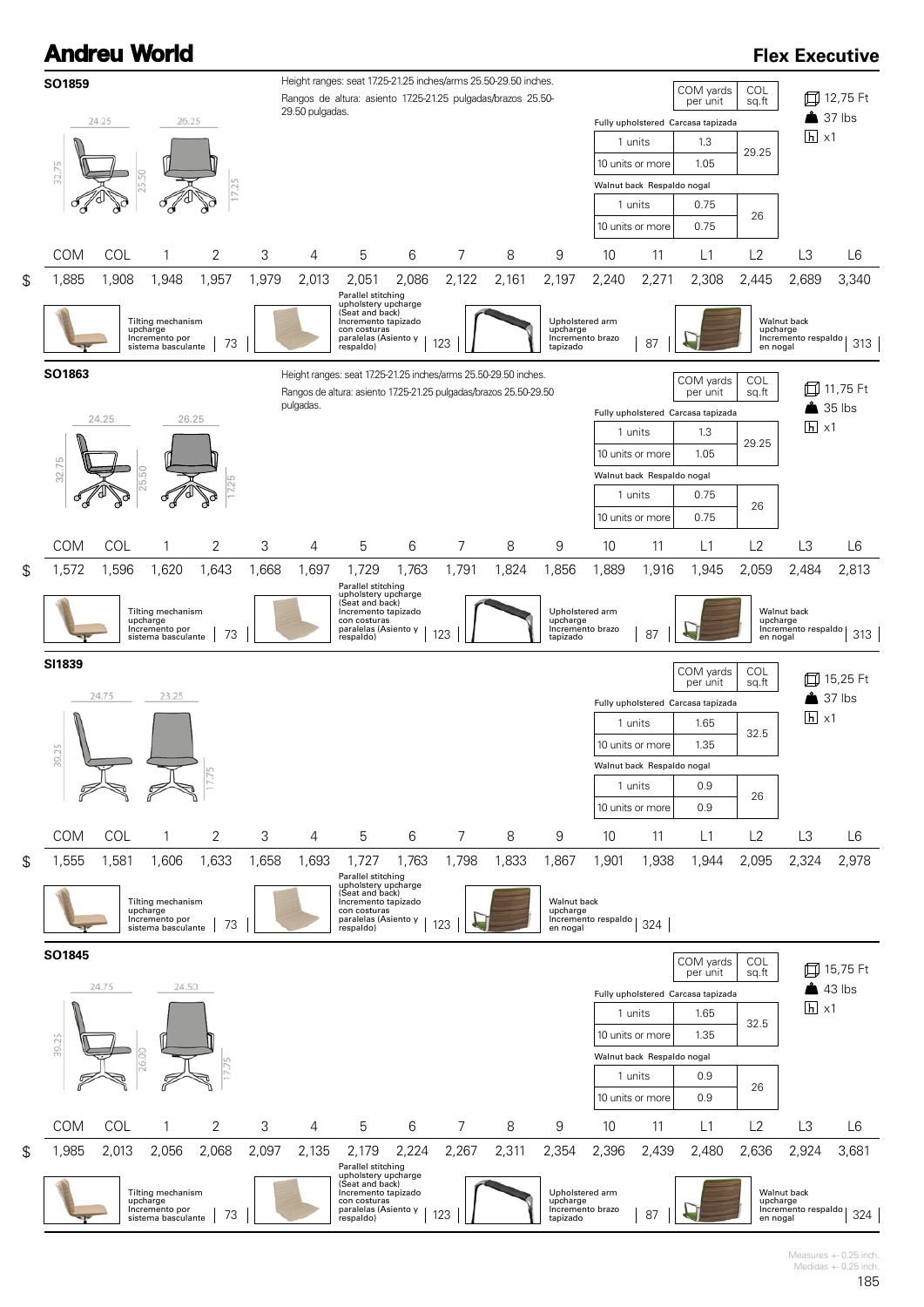## **Andreu World SI1857** Height ranges: seat 17.25-21.25 inches Rango de altura de asiento: 17.25-21.25 pulgadas. 24.50 26.25

## **Flex Executive**

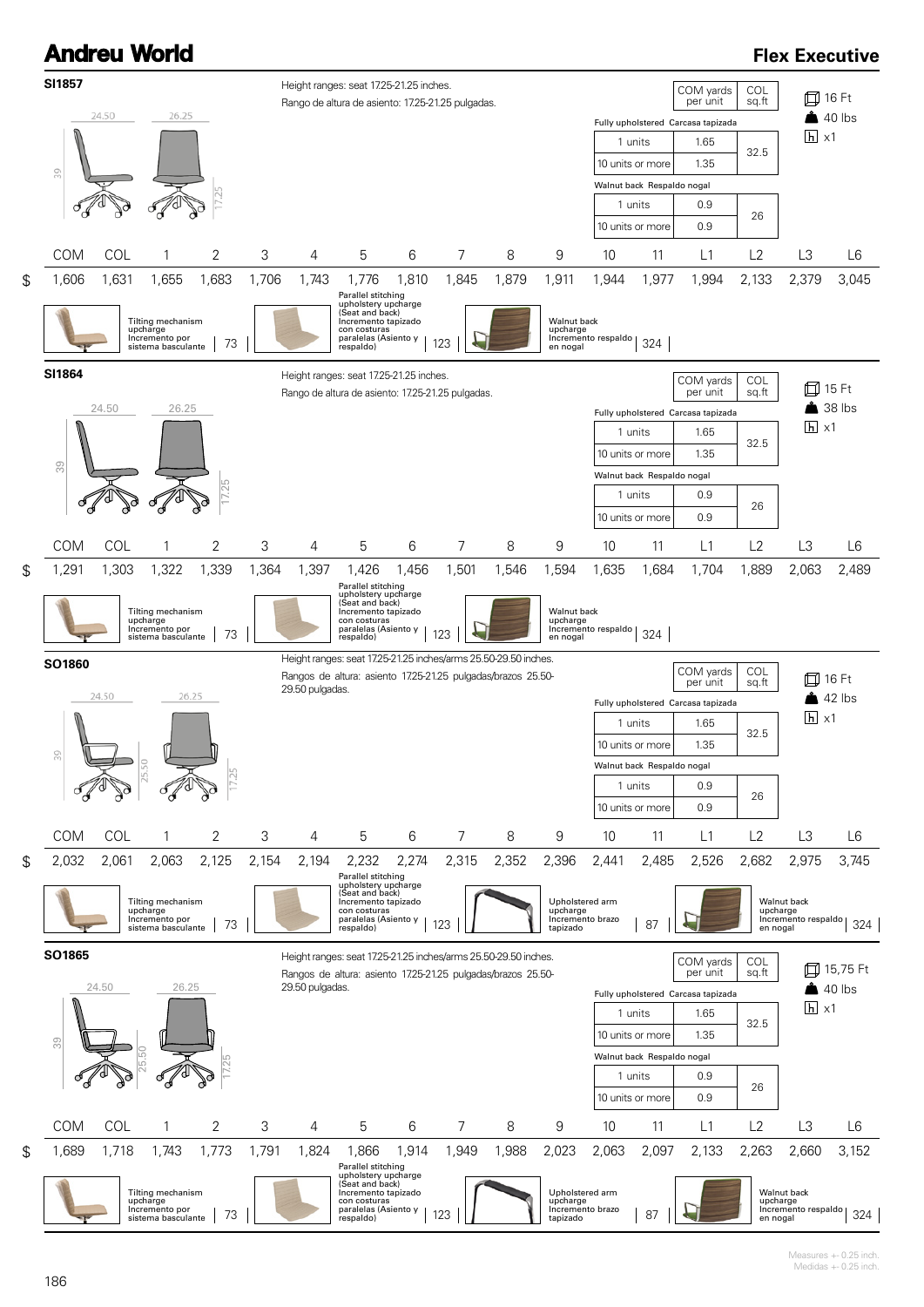

Measures +- 0.25 inch. Medidas  $+-0.25$  inch.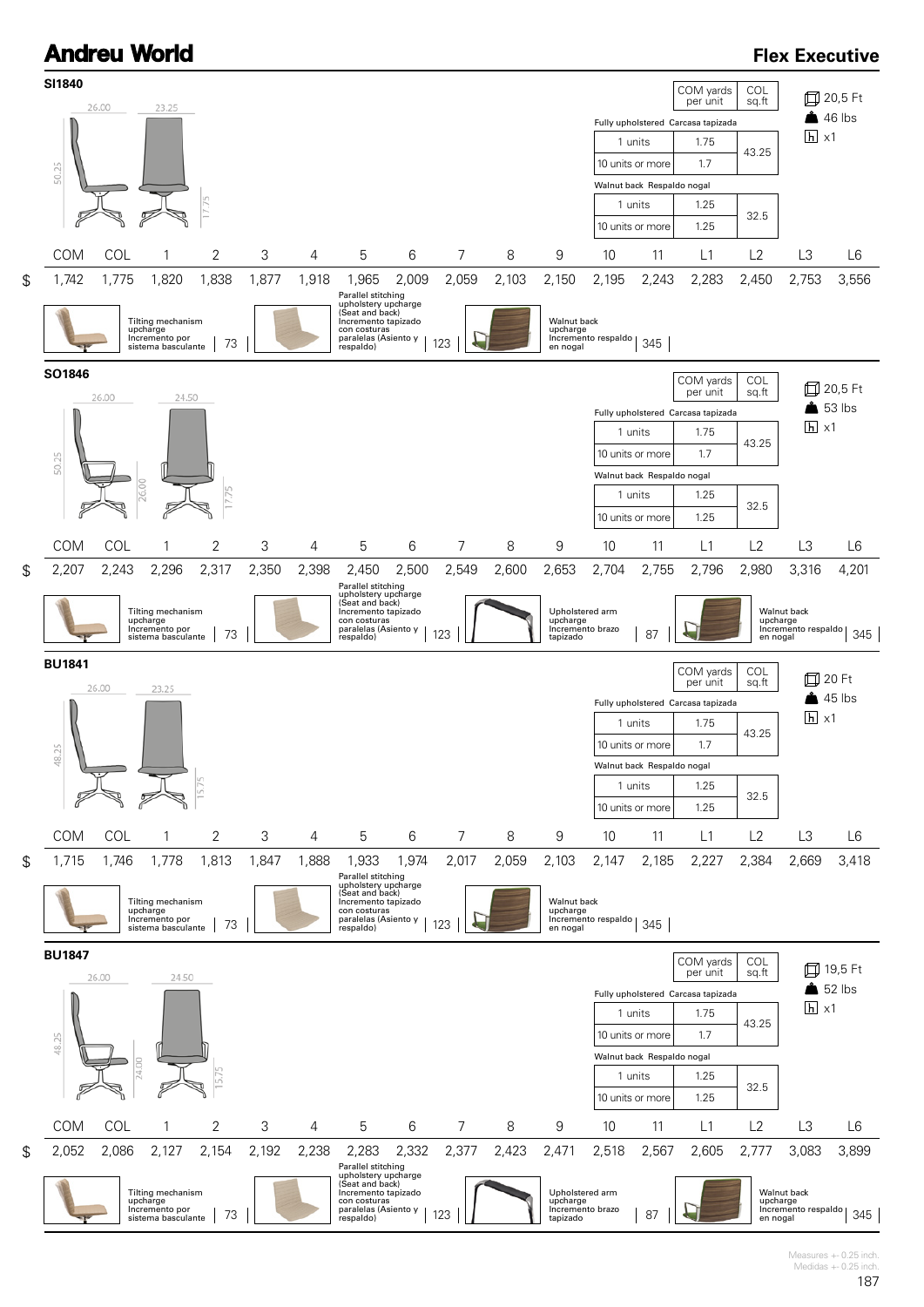## **Andreu World SI1858** Height ranges: seat 17.25-21.25 inches. Rango de altura de asiento: 17.25-21.25 pulgadas. 26.25 26.25 49.75

## **Flex Executive**

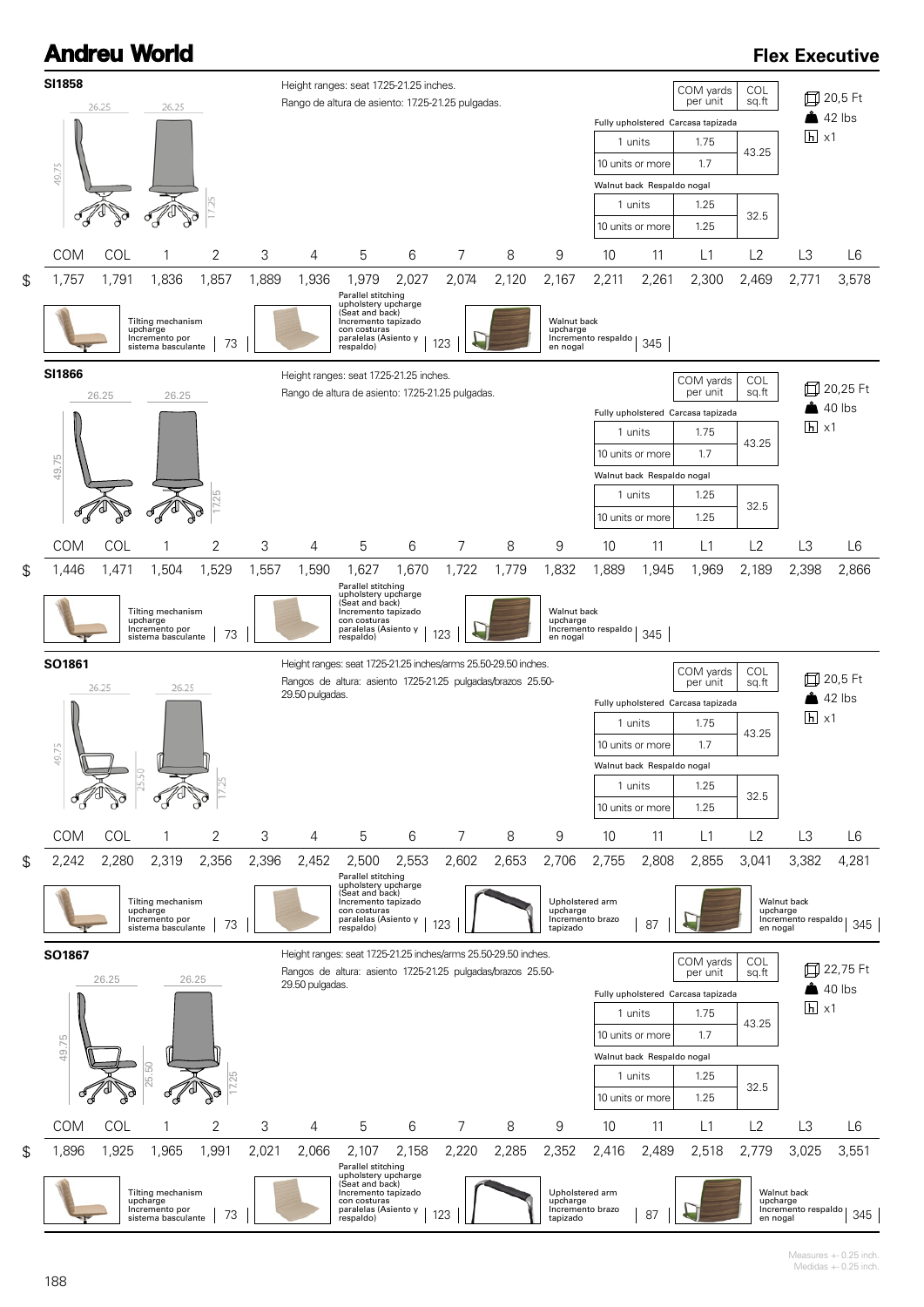

Measures +- 0.25 inch. Medidas  $+-0.25$  inch.